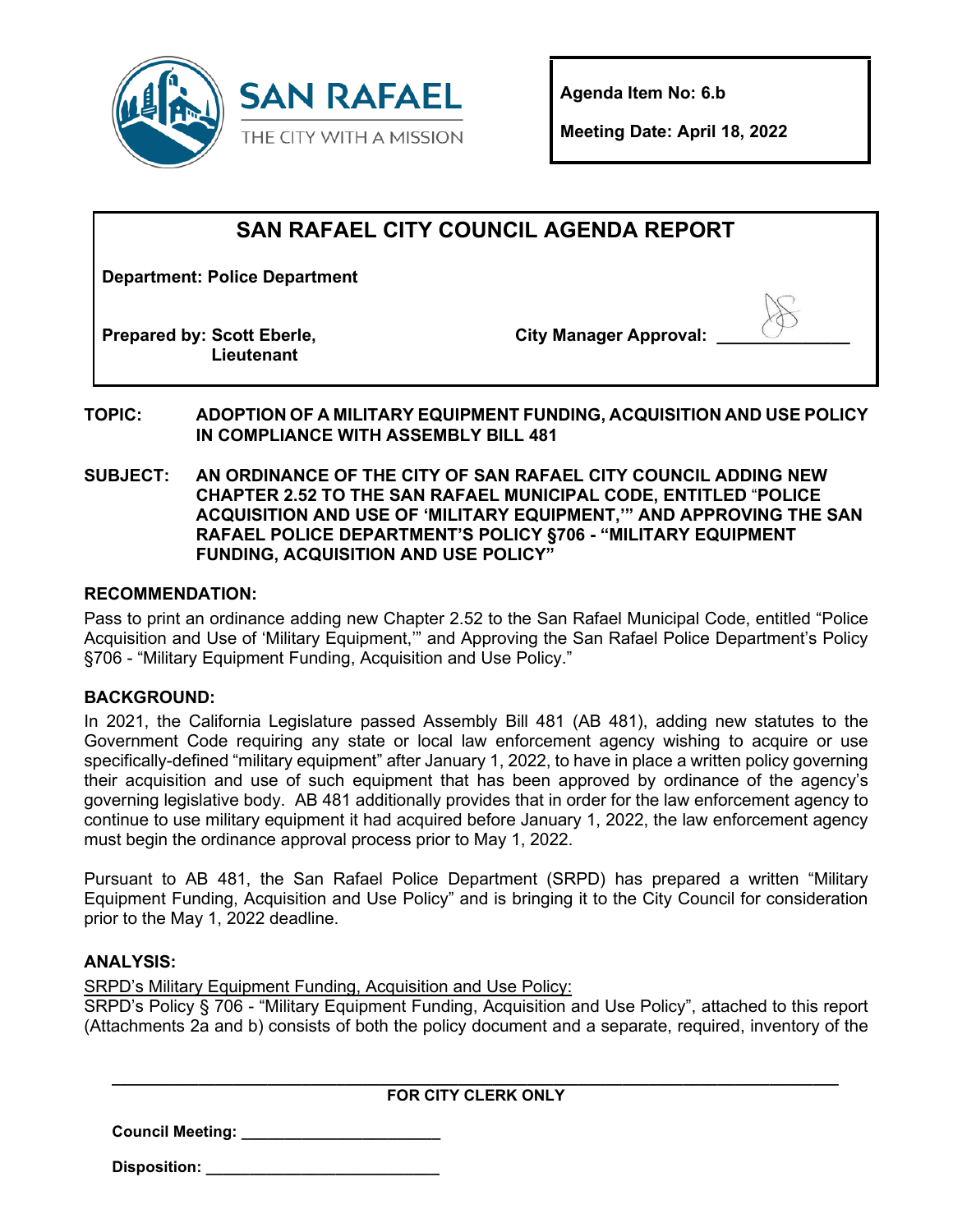equipment currently owned by the Police Department that is defined by the statute as "military equipment". For each item of equipment specified within the inventory, the following details are included:

- Equipment Description
- Quantity
- Capabilities
- Expected Lifespan
- Manufacturer's Description
- Purpose and Authorized Use
- Fiscal Impact
- Legal and Procedural Rules that govern each use
- Required Training
- Compliance Mechanisms

The policy provides for the establishment of a concern or complaint process on the City of San Rafael SRPD website for members of the public to register complaints, concerns or submit questions about the use of each specific type of military equipment included in the inventory list.

Additionally, the policy requires that each year, SRPD will prepare an annual report to include the use of military equipment, any complaints received, any internal audits or other information about violations of SRPD Policy § 706, the cost of such use, and other similar information. The annual report will be presented to the City Council for approval and a determination whether the report has complied with the standards set forth in the law. The report will also be made available on the SRPD's webpage. The first Annual Report will be distributed in Spring of 2023

The San Rafael Police Department has not obtained, nor does it utilize, any equipment procured from the United States Department of Defense or any of our U.S Armed Forces.

#### Proposed Ordinance:

Staff has prepared the ordinance attached as Attachment 1 to this report to implement the requirements of AB 481 in two parts:

Division 2 of the ordinance would add new Chapter 2.52 to the San Rafael Municipal Code to establish a procedure for annual compliance with the requirements of AB 481. Chapter 2.52 imposes on the Police Department the requirement to prepare a military equipment use policy and specifies the contents of that policy. Chapter 2.52 also establishes a process for the City Council to review the policy annually and sets forth the findings required for approval of the policy. Finally, Chapter 2.52 requires that annually after the City Council's initial approval of the policy, the Police Department must provide a public military equipment use report with information about SRPD's use of its military equipment the prior year, and the City Council must make findings based on that report and then vote whether to renew the ordinance approving or amending the policy.

Division 3 of the ordinance contains the findings required for approval of SRPD Policy §706 - "Military Equipment Funding, Acquisition and Use Policy," and formally approves the policy. The City Council's approval of the policy will permit the Police department to continue to use the military equipment currently owned by the department.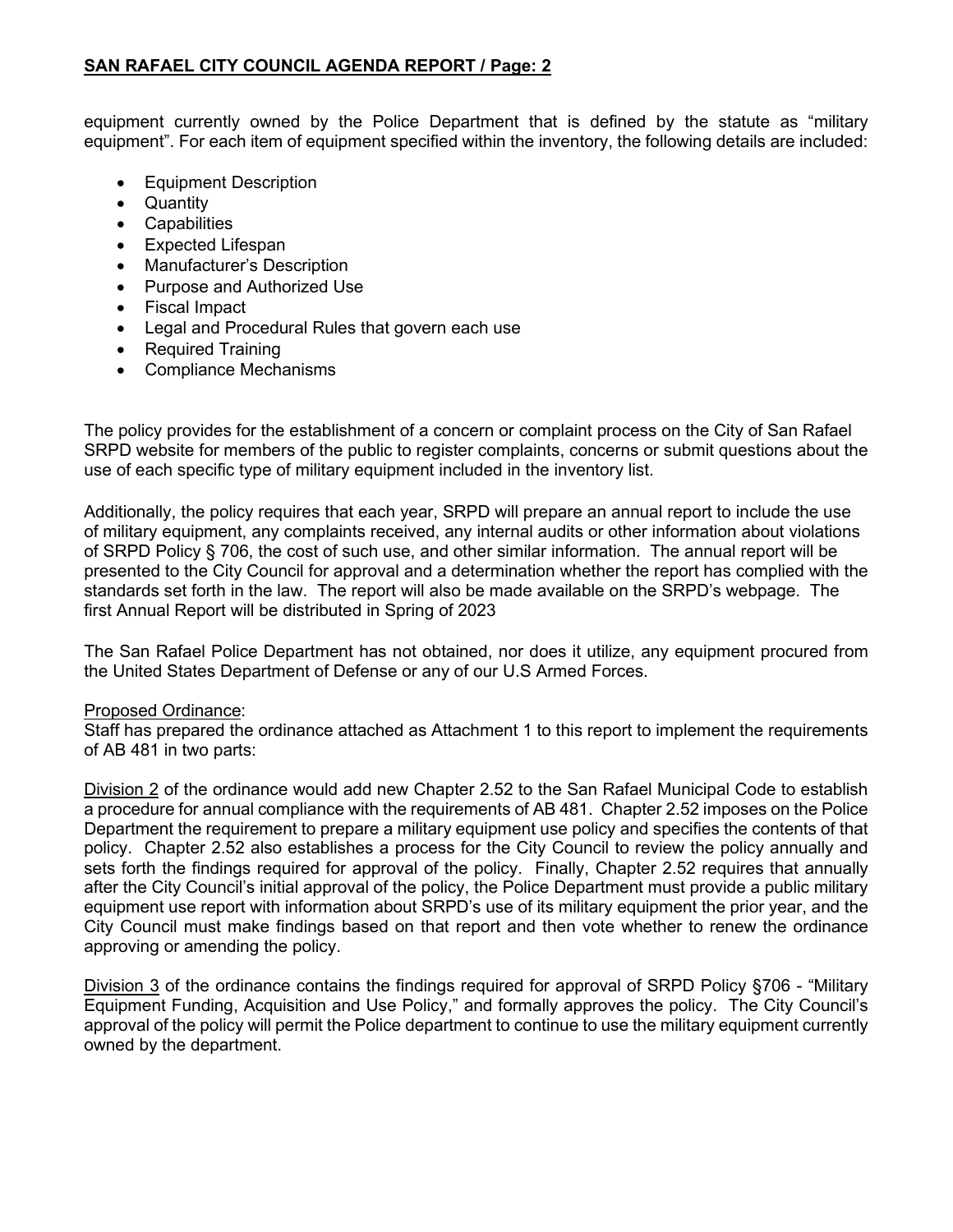## **SAN RAFAEL CITY COUNCIL AGENDA REPORT / Page: 3**

#### Annual Report and Review by City Council:

Under the procedures established in new SRMC Chapter 2.52, the City Council will be required to review the SRPD's military equipment use policy again next year after the Police Department provides its annual report, and then will adopt an ordinance again approving the policy or an amended policy. The first annual report will be issued in the Spring of 2023.

#### **COMMUNITY ENGAGEMENT:**

On March 28th, we held a well-publicized community engagement presentation on AB-481. During the presentation we discussed AB-481 and spoke in detail about our funding, acquisition, and use of our military equipment. We received one comment in support of our policy and no comments opposing its use. We uploaded the presentation to the police departments transparency page on our website. A Spanish transcription of the presentation is also available on the website.

## **FISCAL IMPACT:**

There is no new fiscal impact as a result of this policy. As outlined in this policy, each request for a new purchase and use of a defined military equipment will be brought before the City Council for review and approval.

## **OPTIONS:**

The City Council has the following options to consider on this matter:

- 1. Pass the ordinance to print to add new Chapter 2.52 to the San Rafael Municipal code and to Approve the SRPD's Policy §706 – "Military Equipment Funding, Acquisition and Use Policy."
- 2. Do not pass the ordinance to print, and provide further direction to staff.

#### **RECOMMENDED ACTION:**

Pass the ordinance to print.

## **ATTACHMENTS:**

- 1. Ordinance Adding New Chapter 2.52 to the San Rafael Municipal Code, Entitled "Police Acquisition and Use of 'Military Equipment,'" and Approving the San Rafael Police Department's Policy §706 "Military Equipment Funding, Acquisition And Use Policy"
- 2. Exhibit A to Ordinance:
	- a. SRPD Policy § 706
	- b. SRPD inventory of military equipment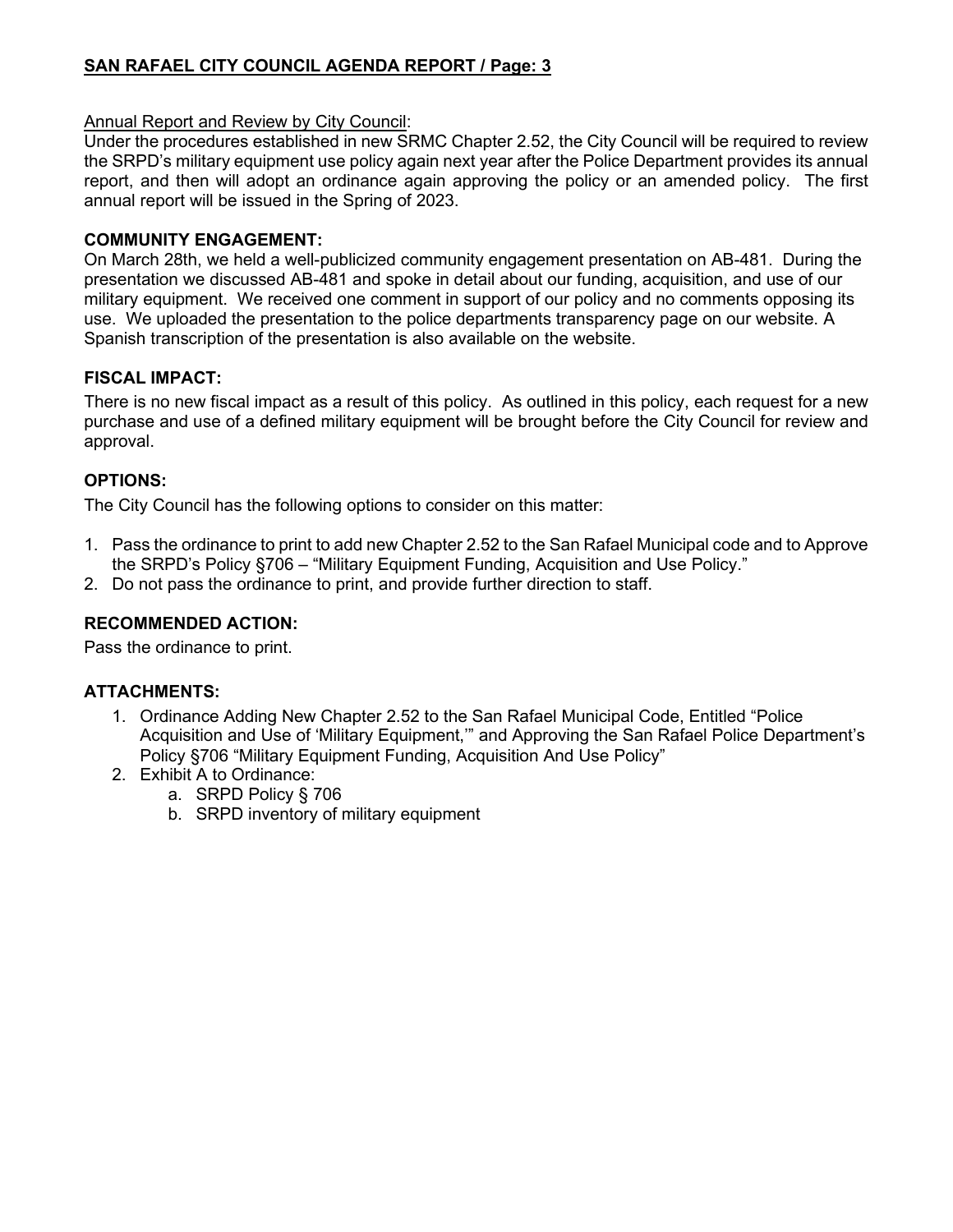#### **ORDINANCE NO.**

## **AN ORDINANCE OF THE CITY OF SAN RAFAEL CITY COUNCIL ADDING NEW CHAPTER 2.52 TO THE SAN RAFAEL MUNICIPAL CODE, ENTITLED** "**POLICE ACQUISITION AND USE OF 'MILITARY EQUIPMENT,'" AND APPROVING THE SAN RAFAEL POLICE DEPARTMENTS POLICY §706 - "MILITARY EQUIPMENT FUNDING, ACQUISITION AND USE POLICY"**

#### **THE CITY COUNCIL OF THE CITY OF SAN RAFAEL DOES ORDAIN AS FOLLOWS:**

#### **DIVISION 1. FINDINGS.**

**WHEREAS**, in 2021, California Assembly Bill 481 was authored by Assembly Member David Chiu (D-San Francisco) to address the funding, acquisition, and use of military equipment by California law enforcement agencies; and

**WHEREAS**, on September 30, 2021, Governor Newsom signed Assembly Bill 481 into law, adding new Sections 7070, 7071, and 7072 to the California Government effective January 1, 2022, mandating law enforcement agencies, after January 1, 2022, to obtain approval by ordinance of the applicable governing body of a military equipment use policy governing the acquisition and continued use of defined military equipment within its jurisdiction; and

**WHEREAS,** the new statutes also require law enforcement agencies using military equipment acquired prior to January 1, 2022 to obtain approval by ordinance of the applicable governing body to continued use of that equipment. The law enforcement agency must commence the ordinance approval process no later than May 1, 2022; and

**WHEREAS,** this ordinance would add to the San Rafael Municipal Code a new chapter to establish the requirements for approval and annual review of a military equipment use policy for the San Rafael Police Department, so as to increase transparency and oversight for use of military equipment by the San Rafael Police Department, while providing safeguards to protect the public's welfare, safety, civil rights, and liberties; and

**WHEREAS,** as of January 1, 2022 the San Rafael Police Department owned military equipment that is regulated by the new statutes; and

**WHEREAS,** to be able to continue to use that equipment, or acquire and use any new military equipment, the Police Department has developed a military equipment use policy designated as "Policy 706 - Military Equipment Funding, Acquisition and Use Policy", including the Military Equipment Inventory List dated March 7, 2022, which policy is attached hereto marked "Exhibit A" and incorporated herein by reference;

## **NOW, THEREFORE, THE CITY COUNCIL OF THE CITY OF SAN RAFAEL DOES ORDAIN AS FOLLOWS:**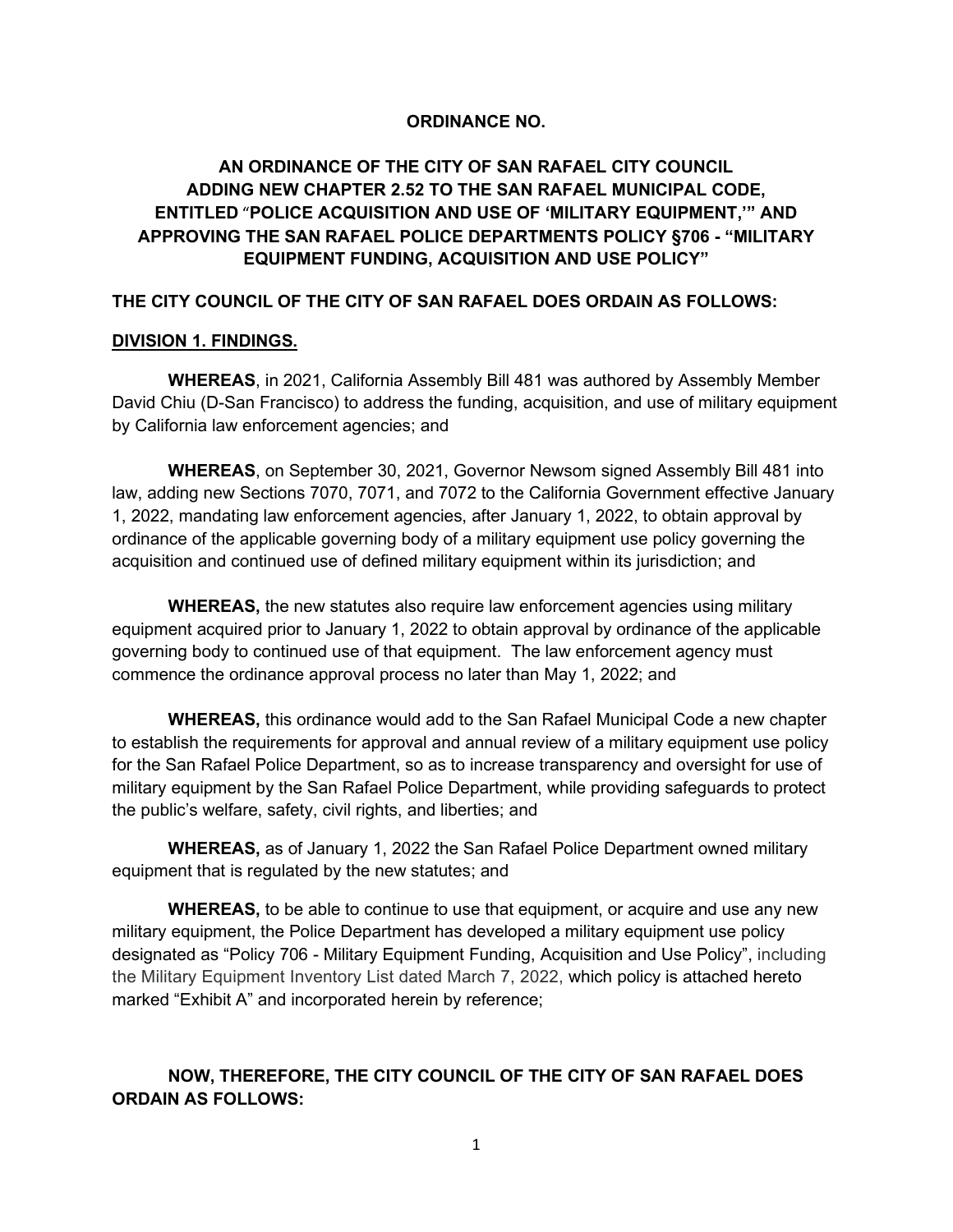#### **DIVISION 2. AMENDMENT OF MUNICIPAL CODE.**

Title 2 of the San Rafael Municipal Code, entitled "Administration" is hereby amended by adding new Chapter 2.52 entitled "Police Acquisition and Use of 'Military Equipment'" to read in its entirety as follows:

#### 2.52.010 Definitions

For the purpose of this Chapter and any ordinance or policy adopted pursuant hereto, unless the context clearly requires a different meaning, the words, terms, and phrases set forth in this section shall have the meanings given them in this section:

- A. "Military Equipment" includes all of the following (Per Gov. Code §7070):
	- 1. Unmanned, remotely piloted, powered aerial or ground vehicles.
	- 2. Mine-resistant ambush-protected (MRAP) vehicles or armored personnel carriers. However, police versions of standard consumer vehicles are specifically excluded from this subdivision.
	- 3. High mobility multipurpose wheeled vehicles (HMMWV), commonly referred to as Humvees, two and one-half-ton trucks, five-ton trucks, or wheeled vehicles that have a breaching or entry apparatus attached. However, unarmored all-terrain vehicles (ATVs) and motorized dirt bikes are specifically excluded from this subdivision.
	- 4. Tracked armored vehicles that provide ballistic protection to their occupants and utilize a tracked system instead of wheels for forward motion.
	- 5. Command and control vehicles that are either built or modified to facilitate the operational control and direction of public safety units.
	- 6. Weaponized aircraft, vessels, or vehicles of any kind.
	- 7. Battering rams, slugs, and breaching apparatuses that are explosive in nature. However, items designed to remove a lock, such as bolt cutters, or a handheld ram designed to be operated by one person, are specifically excluded from this subdivision.
	- 8. Firearms of .50 caliber or greater. However, standard issue shotguns are specifically excluded from this subdivision.
	- 9. Ammunition of .50 caliber or greater. However, standard issue shotgun ammunition is specifically excluded from this subdivision.
	- 10. Specialized firearms and ammunition of less than .50 caliber, including assault weapons as defined in Sections 30510 and 30515 of the Penal Code, with the exception of standard issue service weapons and ammunition of less than .50 caliber that are issued to officers, agents, or employees of a law enforcement agency or a state agency.
	- 11. Any firearm or firearm accessory that is designed to launch explosive projectiles.
	- 12. "Flashbang" grenades and explosive breaching tools, "tear gas," and "pepper balls," excluding standard, service-issued handheld pepper spray.
	- 13. Taser Shockwave, microwave weapons, water cannons, and the Long Range Acoustic Device (LRAD).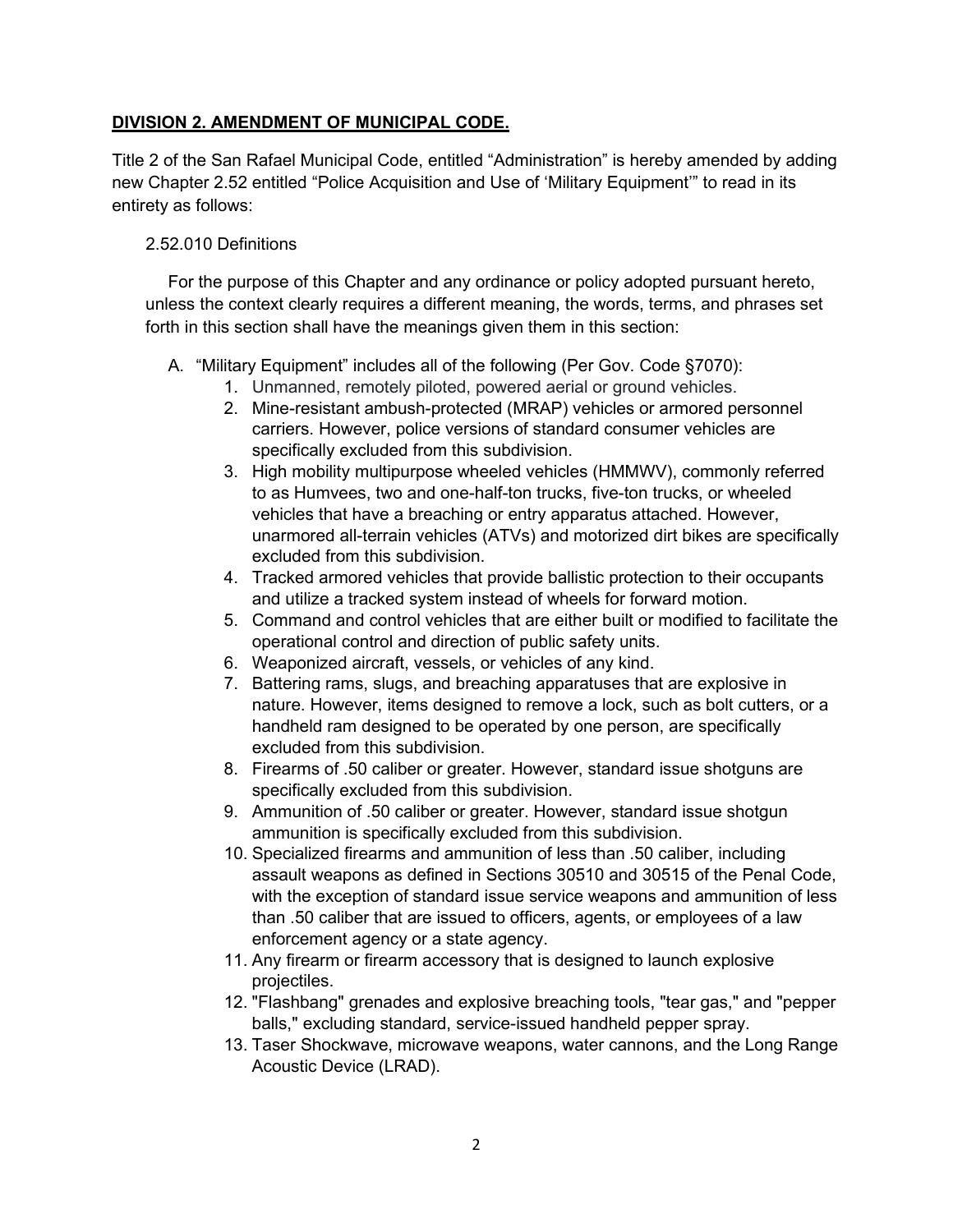- 14. The following projectile launch platforms and their associated munitions: 40mm projectile launchers, "bean bag," rubber bullet, and specialty impact munition (SIM) weapons.
- 15. Any other equipment as determined by a governing body or a state agency to require additional oversight.
- 16. Notwithstanding paragraphs (1) through (15), "Military Equipment" does not include general equipment not designated as prohibited or controlled by the federal Defense Logistics Agency.
- B. "Police Department" means any division, section, bureau, employee, volunteer and/or contractor of the San Rafael Police Department.
- C. "Military Equipment Use Policy" means a publicly released, written document that includes, at a minimum, all of the following:
	- 1. A description of each type of Military Equipment, the quantity sought, its capabilities, expected lifespan, and product descriptions from the manufacturer of the Military Equipment.
	- 2. The purposes and authorized uses for which the law enforcement agency or the state agency proposes to use each type of Military Equipment.
	- 3. The fiscal impact of each type of Military Equipment, including the initial costs of obtaining the equipment and estimated annual costs of maintaining the equipment.
	- 4. The legal and procedural rules that govern each authorized use.
	- 5. The training, including any course required by the Commission on Peace Officer Standards and Training, that must be completed before any officer, agent, or employee of the law enforcement agency or the state agency is allowed to use each specific type of Military Equipment to ensure the full protection of the public's welfare, safety, civil rights, and civil liberties and full adherence to the Military Equipment Use Policy.
	- 6. The mechanisms to ensure compliance with the Military Equipment Use Policy, including which independent persons or entities have oversight authority, and, if applicable, what legally enforceable sanctions are put in place for violations of the policy.
	- 7. For a law enforcement agency, the procedures by which members of the public may register complaints or concerns or submit questions about the use of each specific type of Military Equipment, and how the law enforcement agency will ensure that each complaint, concern, or question receives a response in a timely manner.
- D. "Type" means each item that shares the same manufacturer model number.
- 2.52.020 Military Equipment Use Policy Approval Requirement
	- A. The Police Department shall obtain approval of the City Council, by an ordinance adopting a Military Equipment Use Policy at a regular meeting of the City Council, prior to engaging in any of the following: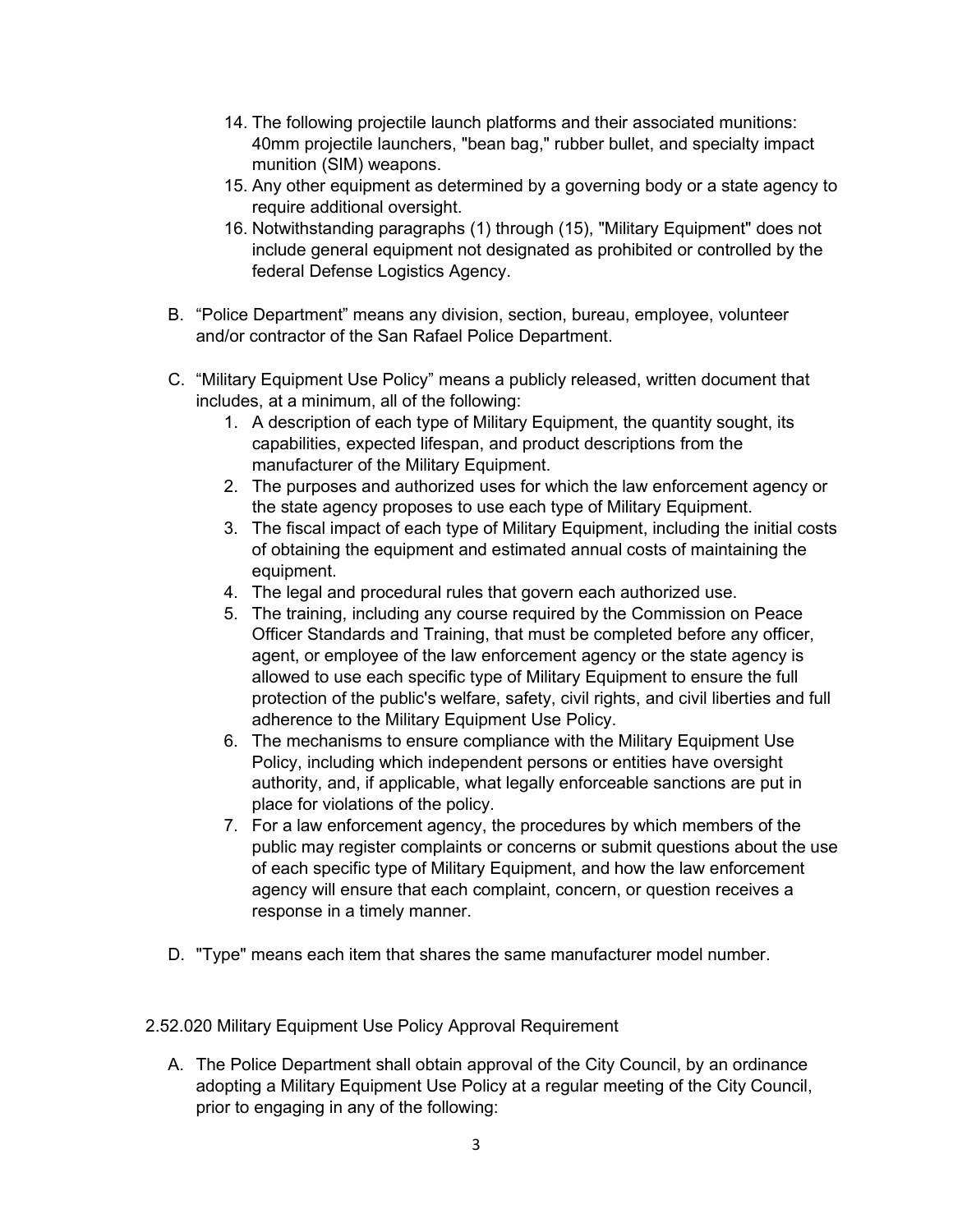- 1. Requesting Military Equipment made available pursuant to Section 2576a of Title 10 of the United States Code.
- 2. Seeking funds for Military Equipment, including, but not limited to, applying for a grant, soliciting or accepting private, local, state, or federal funds, in-kind donations, or other donations or transfers.
- 3. Acquiring Military Equipment either permanently or temporarily, including by borrowing or leasing.
- 4. Collaborating with another law enforcement agency in the deployment or other use of Military Equipment within the territorial jurisdiction of the City of San Rafael.
- 5. Using any new or existing Military Equipment for a purpose, in a manner, or by a person not previously approved by the City Council body pursuant to this chapter.
- 6. Soliciting or responding to a proposal for, or entering into an agreement with, any other person or entity to seek funds for, apply to receive, acquire, use, or collaborate in the use of, Military Equipment.
- 7. Acquiring Military Equipment through any means not provided by this section.
- B. The City Council shall hold a public hearing at a regular City Council meeting prior to approval of a proposed new or amended Military Equipment Use Policy.
- C. At least 30 days prior to the City Council's public hearing on the approval of a new or amended Military Equipment Use Policy, the Police Department shall submit the proposed Military Equipment Use Policy to the City Council and make those documents available on the Police Department's internet website.
- D. The City Council shall only approve a Military Equipment Use Policy pursuant to this chapter if it determines all of the following:
	- 1. The Military Equipment is necessary because there is no reasonable alternative that can achieve the same objective of officer and civilian safety.
	- 2. The proposed Military Equipment use policy will safeguard the public's welfare, safety, civil rights, and civil liberties.
	- 3. If purchasing the equipment, the equipment is reasonably cost effective compared to available alternatives that can achieve the same objective of officer and civilian safety.
	- 4. Prior Military Equipment use complied with the Military Equipment Use Policy that was in effect at the time, or if prior uses did not comply with the accompanying Military Equipment Use Policy, corrective action has been taken to remedy nonconforming uses and ensure future compliance.
- E. In order to facilitate public participation, any proposed or final Military Equipment Use Policy shall be made publicly available on the internet website of the Police Department for as long as the Military Equipment is available for use.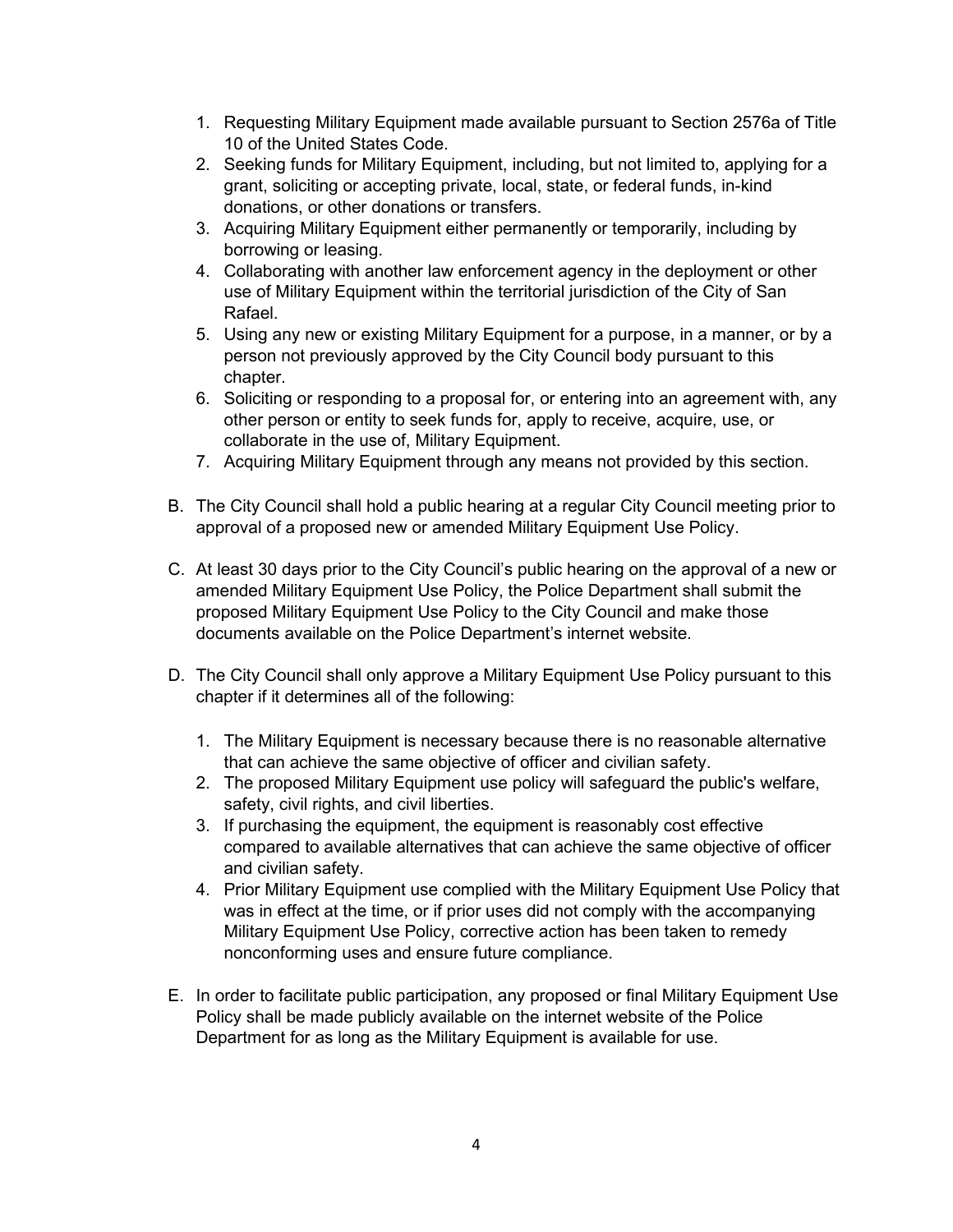- 2.52.030 Annual Reports on the Use of Military Equipment.
	- A. The Police Department shall submit to the City Council an annual Military Equipment Report for each type of Military Equipment approved by the City Council within one year of approval, and annually thereafter for as long as the Military Equipment is available for use.
	- B. The Police Department shall also make each annual Military Equipment Report required by this section publicly available on its internet website for as long as the Military Equipment is available for use.
	- C. The annual Military Equipment Report shall, at a minimum, include the following information for the immediately preceding calendar year for each type of Military Equipment:
		- 1. A summary of how the Military Equipment was used and the purpose of its use.
		- 2. A summary of any complaints or concerns received concerning the Military Equipment.
		- 3. The results of any internal audits, any information about violations of the Military Equipment Use Policy, and any actions taken in response.
		- 4. The total annual cost for each type of Military Equipment, including acquisition, personnel, training, transportation, maintenance, storage, upgrade, and other ongoing costs, and from what source funds will be provided for the Military Equipment in the calendar year following submission of the annual Military Equipment Report.
		- 5. The quantity possessed for each type of Military Equipment.
		- 6. If the Police Department intends to acquire additional Military Equipment in the next year, the quantity sought for each type of Military Equipment.
	- D. Within 30 days of submitting and publicly releasing an annual Military Equipment Report pursuant to this section, the Police Department shall hold at least one wellpublicized and conveniently located community engagement meeting, at which the general public may discuss and ask questions regarding the annual Military Equipment report and the Police Department's funding, acquisition, or use of Military Equipment.

2.52.040 Annual Review and Renewal of Ordinance Approving Military Equipment Use Policy.

A. Following receipt of the annual Military Equipment Report required by Section 2.52.030, the City Council shall hold a public hearing at a regular City Council meeting to review any ordinance it has adopted pursuant to this Chapter approving the funding, acquisition, or use of Military Equipment, and shall vote on whether to renew the ordinance.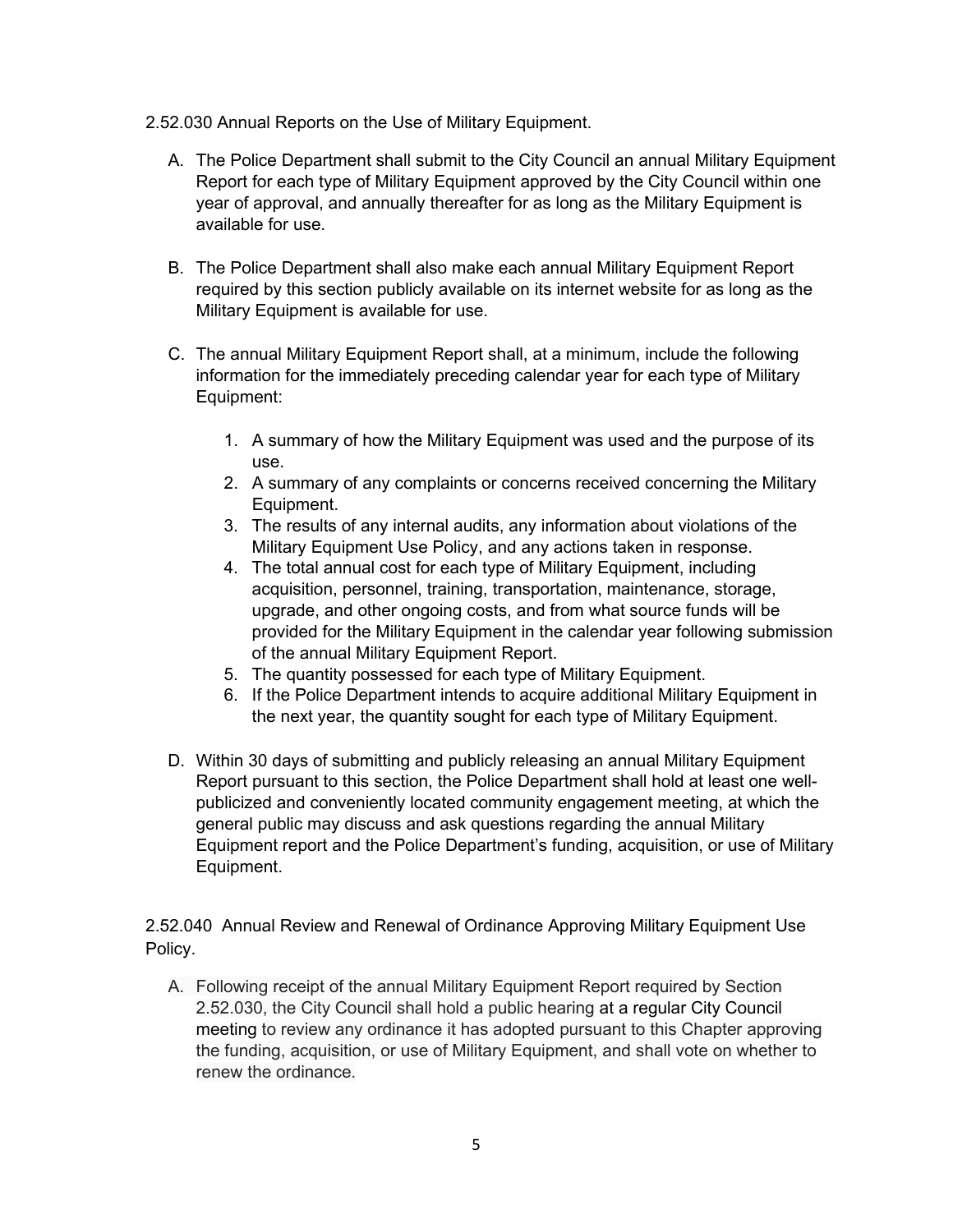B. In considering whether to renew the ordinance, the City Council shall consider the Police Department's current annual Military Equipment Report and find and determine whether each type of Military Equipment identified in that report has complied with the standards for approval set forth in Section 2.52.020(D) of this code and the Military Equipment Use Policy. If the City Council determines that a type of Military Equipment identified in the annual Military Equipment Report has not complied with the standards required for approval, the City Council shall either disapprove a renewal of the authorization for that type of Military Equipment or require modifications to the Military Equipment Use Policy in a manner that will resolve the lack of compliance.

#### **DIVISION 3. APPROVAL OF MILITARY EQUIPMENT USE POLICY.**

- 1. The City Council has reviewed the San Rafael Police Department's "Policy §706 Military Equipment Funding, Acquisition and Use Policy" and the Military Equipment Inventory List dated March 7, 2022 (together, the "Policy") attached as Exhibit A, and held a noticed public hearing thereon at its regular City Council meeting on April 18, 2022 as required by Government Code section 7071.
- 2. The City Council hereby finds and determines that:
	- a. In compliance with Government Code Section 7071(b), the San Rafael Police Department submitted a copy of the Policy attached as Exhibit A to the City Council, and posted it on the Police Department's website, at least 30 days prior to the public hearing held by the City Council;
	- b. Within 30 days of submitting and publicly releasing an annual Military Equipment Report pursuant to this section, the Police Department held a well-publicized and teleconferenced community engagement meeting, at which the general public was invited to discuss and ask questions regarding the Police Department's proposed policy for funding, acquisition, or use of Military Equipment.
	- c. The Policy meets the requirements of California Government Code section 7070 et seq.;
	- d. The Military Equipment is necessary because there is no reasonable alternative that can achieve the same objective of officer and civilian safety;
	- e. The Policy will safeguard the public's welfare, safety, cifil rights, and civil liberties;
	- d. All Military Equipment that has been purchased by the San Rafael Police Department is reasonably cost effective compared to available alternatives that can achieve the same objective of officer an civilian safety;
	- g. Military Equipment use prior to the adoption of this ordinance complied with the applicable equipment use policy (which included equipment now defined as military equimpment) that was in effect at the time, or if prior uses did not comply with the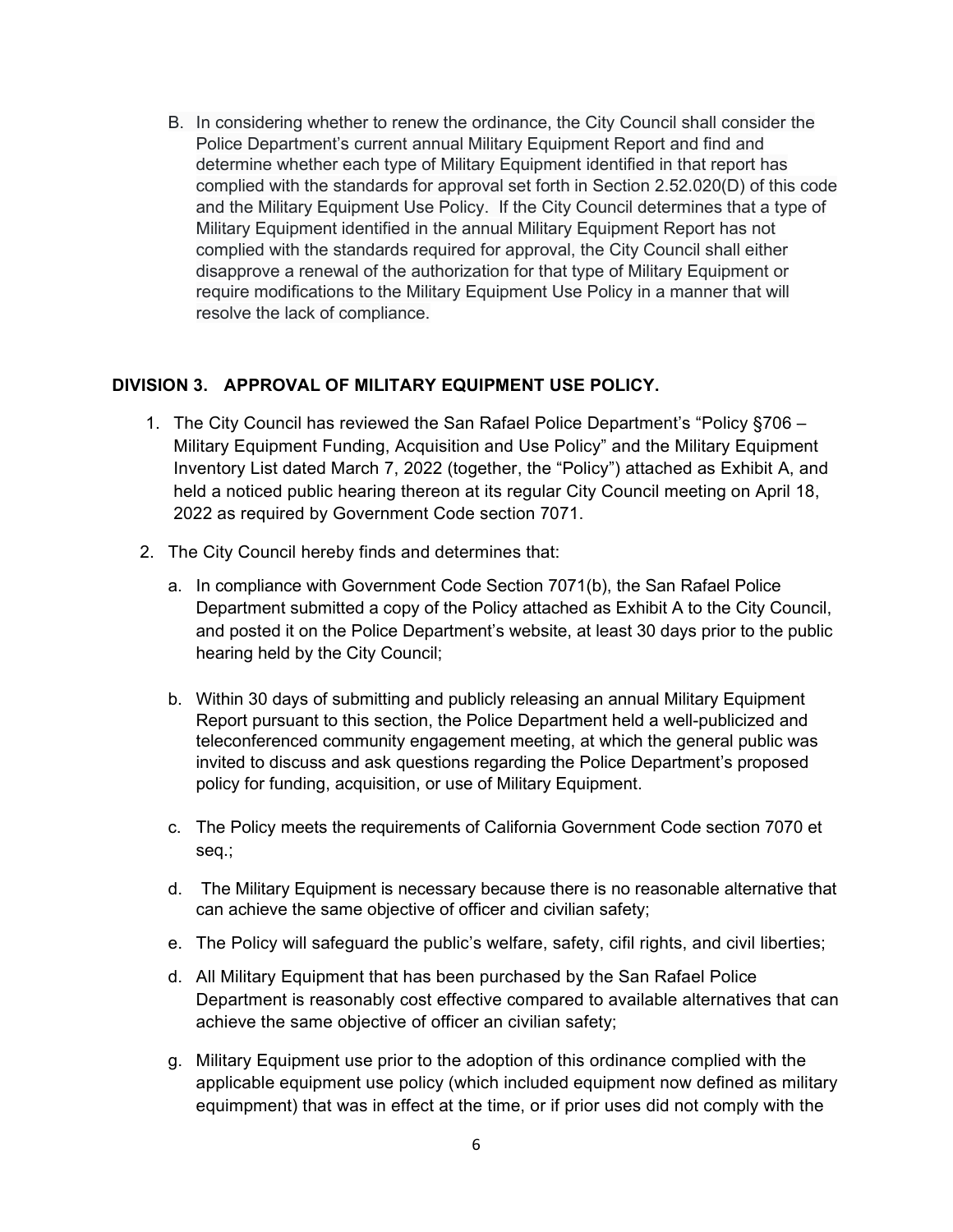Policy attached as Exhibit A, corrective action has been taken to remedy nonconforming uses and ensure future compliance.

3. Based upon the findings, the City Council approves and adopts "Policy 706 – Military Equipment Funding, Acquisition and Use Policy" and the Military Equipment Inventory List dated March 7, 2022, attached as Exhibit A.

## **DIVISION 4. SEVERABILITY.**

If any section, subsection, sentence, clause, or phrase of this ordinance is for any reason held to be invalid, such holding or holdings shall not affect the validity of the remaining portions of this ordinance and each section, subsection, sentence, clause and phrase thereof, irrespective of the fact that any one or more sections, subsections, sentences, clauses, or phrases be declared invalid.

## **DIVISION 5. PUBLICATION; EFFECTIVE DATE.**

This Ordinance shall be published once, in full or in summary form, before its final passage, in a newspaper of general circulation, published, and circulated in the City of San Rafael, and shall be in full force and effect thirty (30) days after its final passage. If published in summary form, the summary shall also be published within fifteen (15) days after the adoption, together with the names of those Councilmembers voting for or against same, in a newspaper of general circulation published and circulated in the City of San Rafael, County of Marin, State of California.

> $\overline{\phantom{a}}$  , where  $\overline{\phantom{a}}$  , where  $\overline{\phantom{a}}$  , where  $\overline{\phantom{a}}$ Kate Colin, Mayor

ATTEST:

\_\_\_\_\_\_\_\_\_\_\_\_\_\_\_\_\_\_\_\_\_\_\_\_\_\_\_\_\_\_ LINDSAY LARA, City Clerk

The foregoing Ordinance No. \_\_\_\_\_\_ was introduced at a Regular Meeting of the City Council of the City of San Rafael, held on the 18<sup>th</sup> day of April, 2022 and ordered passed to print by the following vote, to wit:

AYES: Councilmembers

NOES: Councilmembers

ABSENT: Councilmembers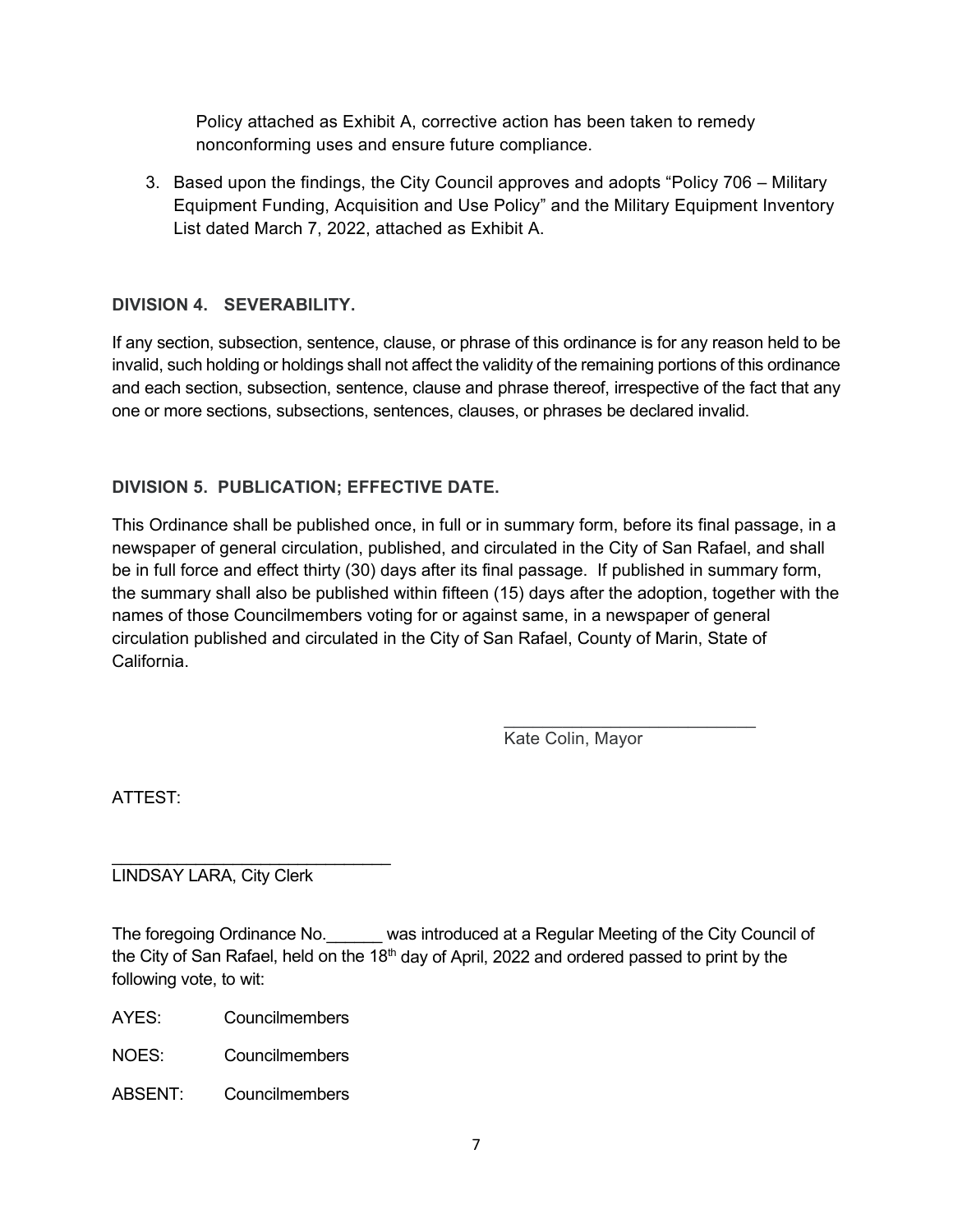and will come up for adoption as an Ordinance of the City of San Rafael at a Regular Meeting of the Council to be held on the 2<sup>nd</sup> day of May, 2022.

> \_\_\_\_\_\_\_\_\_\_\_\_\_\_\_\_\_\_\_\_\_\_\_\_\_\_\_\_\_\_ LINDSAY LARA, City Clerk

Exhibit A: "Policy 706 – Military Equipment Funding, Acquisition and Use Policy" and the Military Equipment Inventory List dated March 7, 2022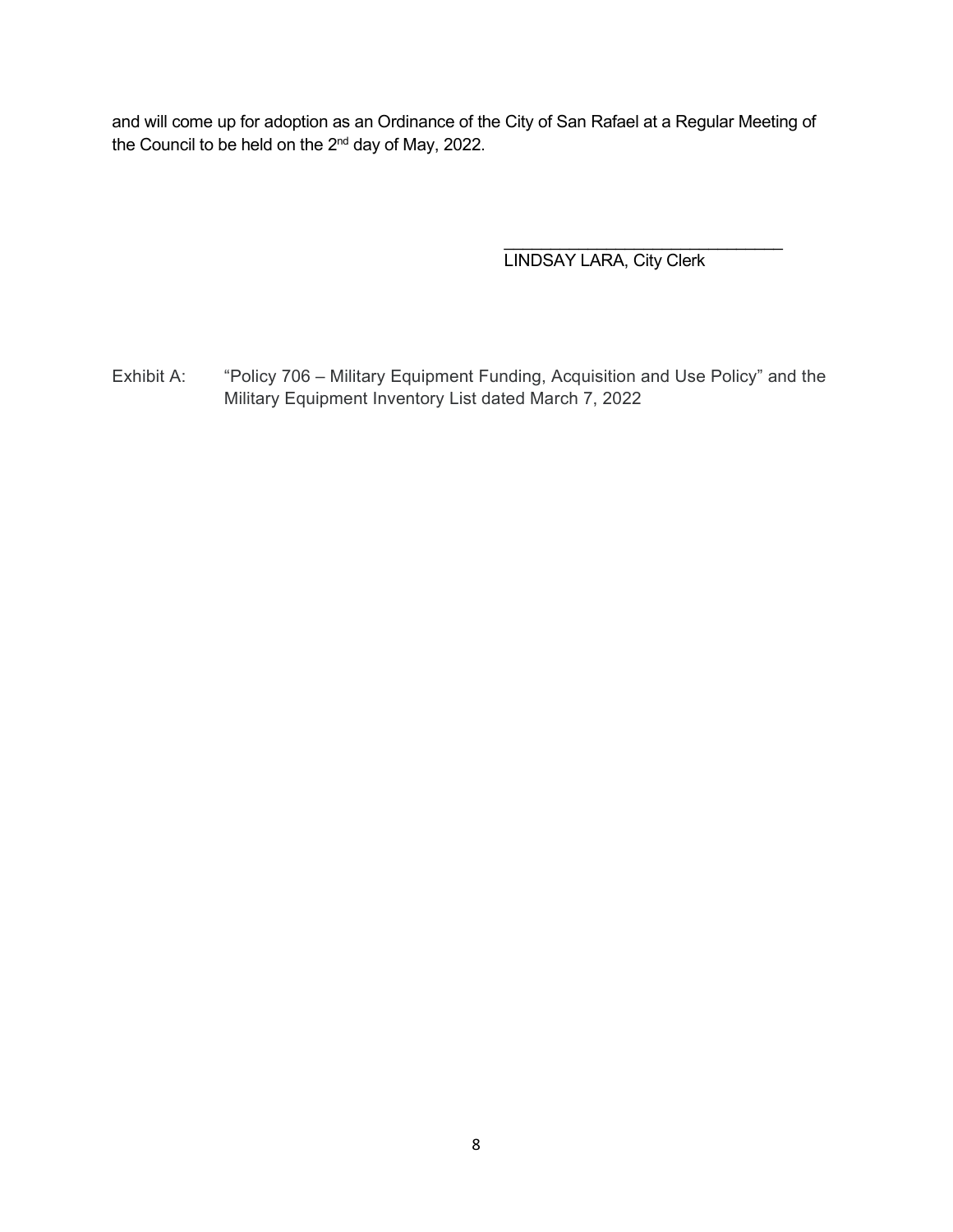# **Military Equipment Funding, Acquisition and Use Policy**

## **706.1 PURPOSE AND SCOPE**

**State**

The purpose of this policy is to provide guidelines for the approval, acquisition, and reporting requirements of military equipment (Government Code § 7070; Government Code § 7071; Government Code § 7072).

706.1.1 DEFINITIONS

**State MODIFIED**

Definitions related to this policy include (Government Code § 7070):

**Governing body** – The elected or appointed body that oversees the Department.

**Military equipment categories**– Includes but is not limited to the following:

(1) Unmanned, remotely piloted, powered aerial or ground vehicles.

(2) Mine-resistant ambush-protected (MRAP) vehicles or armored personnel carriers.

(3) High mobility multipurpose wheeled vehicles (HMMWV), two-and-one-half-ton trucks, five-ton trucks, or wheeled vehicles that have a breaching or entry apparatus attached.

(4) Tracked armored vehicles that provide ballistic protection to their occupants.

(5) Command and control vehicles that are either built or modified to facilitate the operational control and direction of public safety units.

(6) Weaponized aircraft, vessels, or vehicles of any kind.

(7) Battering rams, slugs, and breaching apparatuses that are explosive in nature. This does not include a handheld, one-person ram.

(8 and 9) Firearms and ammunition of .50 caliber or greater, excluding standard-issue shotgunsand standard-issue shotgun ammunition.

(10) Specialized firearms and ammunition of less than .50 caliber, including firearms and accessories identified as assault weapons in Penal Code § 30510 and Penal Code §30515, with the exception of standard-issue handguns and ammunition of less than .50 caliber that are issued to officers, agents, or employees of the Police Department.

(11) Any firearm or firearm accessory that is designed to launch explosive projectiles.

(12) Noise-flash diversionary devices and explosive breaching tools. Munitions containing tear gas or OC, excluding standard, service-issued handheld pepper spray.

(13) TASER® Shockwave, microwave weapons, water cannons, and long-range acoustic devices (LRADs).

(14) Kinetic energy weapons and munitions.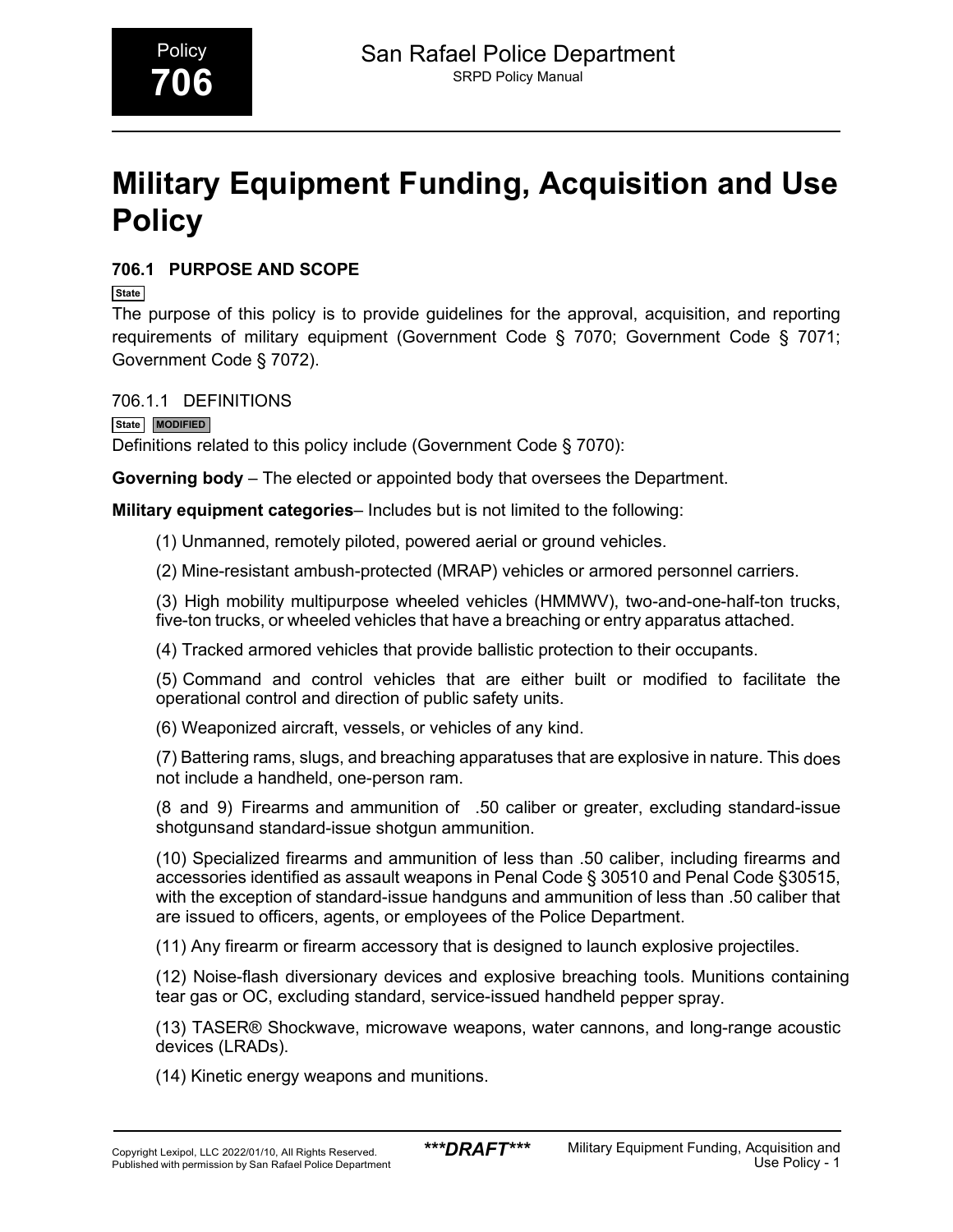SRPD Policy Manual

#### *Military Equipment Funding, Acquisition and Use Policy*

(15) Any other equipment as determined by a governing body or a state agency to require additional oversight.

#### **706.2 POLICY**

#### **State**

It is the policy of the San Rafael Police Department that members of this department comply with the provisions of Government Code § 7071 with respect to military equipment.

#### **706.3 MILITARY EQUIPMENT COORDINATOR**

#### **Best Practice**

The Chief of Police may designate a member of this department to act as the military equipment coordinator. The responsibilities of the military equipment coordinator include but are not limited to:

- (a) Acting as liaison to the governing body for matters related to the requirements of this policy.
- (b) Identifying department equipment that qualifies as military equipment in the current possession of the Department, or the equipment the Department intends to acquire that requires approval by the governing body.
- (c) Conducting an inventory of all military equipment at least annually.
- (d) Collaborating with any allied agency that may use military equipment within the jurisdiction of San Rafael Police Department (Government Code § 7071).
- (e) Preparing for, scheduling, and coordinating the annual community engagement meeting to include:
	- 1. Publicizing the details of the meeting.
	- 2. Preparing for public questions regarding the department's funding, acquisition, and use of equipment.
- (f) Preparing the annual military equipment report for submission to the Chief of Police and ensuring that the report is made available on the department website (Government Code § 7072).
- (g) Establishing the procedure for a person to register a complaint or concern, or how that person may submit a question about the use of a type of military equipment, and how the Department will respond in a timely manner.

#### **706.4 MILITARY EQUIPMENT INVENTORY**

#### **State MODIFIED**

The following constitutes a list of qualifying equipment for the Department:

A current inventory of the Military Equipment is listed on the department's website; SRPD.ORG

## **706.5 APPROVAL**

**State**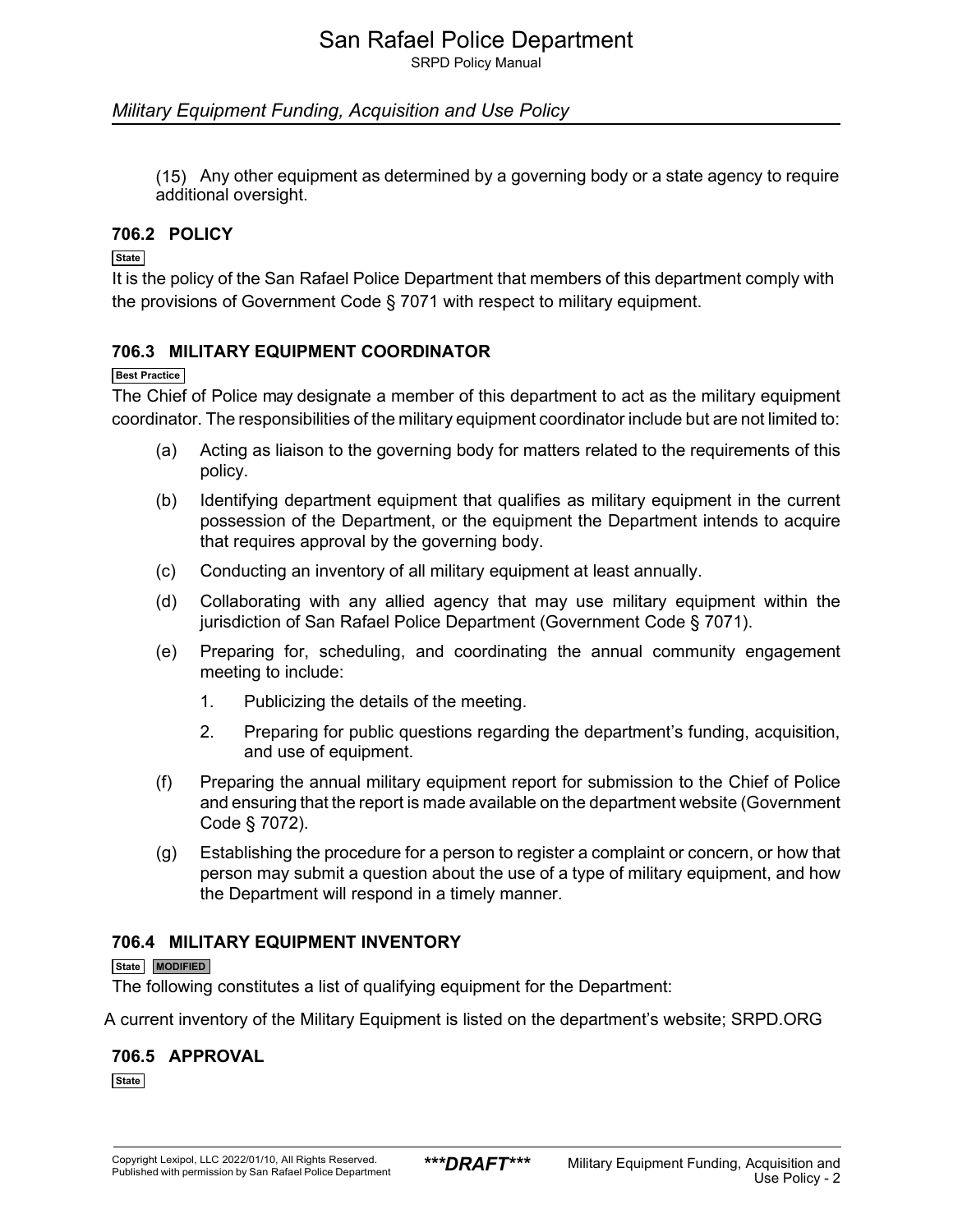# San Rafael Police Department

SRPD Policy Manual

## *Military Equipment Funding, Acquisition and Use Policy*

The Chief of Police or the authorized designee shall obtain approval from the governing body by way of an ordinance adopting the military equipment policy. As part of the approval process, the Chief of Police or the authorized designee shall ensure the proposed military equipment policy is submitted to the governing body and is available on the department website at least 30 days prior to any public hearing concerning the military equipment at issue (Government Code § 7071). The military equipment policy must be approved by the governing body prior to engaging in any of the following (Government Code § 7071):

- (a) Requesting military equipment made available pursuant to 10 USC § 2576a.
- (b) Seeking funds for military equipment, including but not limited to applying for a grant, soliciting, or accepting private, local, state, or federal funds, in-kind donations, or other donations or transfers.
- (c) Acquiring military equipment either permanently or temporarily, including by borrowing or leasing.
- (d) Collaborating with another law enforcement agency in the deployment or other use of military equipment within the jurisdiction of this department.
- (e) Using any new or existing military equipment for a purpose, in a manner, or by a person not previously approved by the governing body.
- (f) Soliciting or responding to a proposal for, or entering into an agreement with, any other person or entity to seek funds for, apply to receive, acquire, use, or collaborate in the use of military equipment.
- (g) Acquiring military equipment through any means not provided above.

## **706.6 COORDINATION WITH OTHER JURISDICTIONS**

#### **State**

Military equipment used by any member of this jurisdiction shall be approved for use and in accordance with this Department policy. Military equipment used by other jurisdictions that are providing mutual aid to this jurisdiction shall comply with their respective military equipment use policies in rendering mutual aid.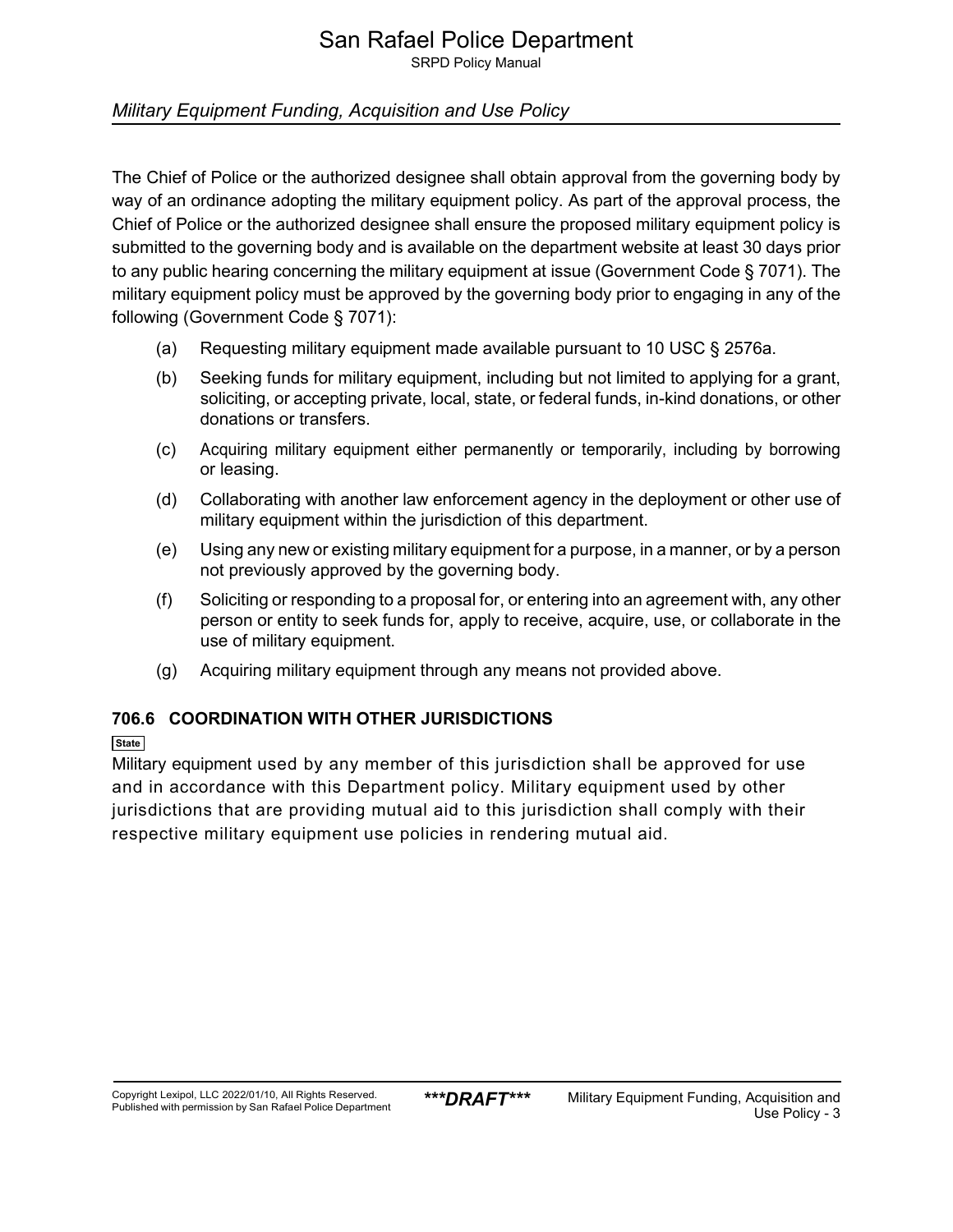## **706.7 ANNUAL REPORT**

**State**

Upon approval of a military equipment policy, the Chief of Police or the authorized designee shall submit a military equipment report to the governing body for each type of military equipment approved within one year of approval, and annually thereafter for as long as the military equipment is available for use (Government Code § 7072).

The Chief of Police or the authorized designee shall also make each annual military equipment report publicly available on the department website for as long as the military equipment is available for use. The report shall include all information required by Government Code § 7072 for the preceding calendar year for each type of military equipment in department inventory.

## **706.8 COMMUNITY ENGAGEMENT**

**State**

The San Rafael Police Department will update on its website any changes to its military equipment so that it is available to members of the public. Along with updating the website, the department will provide a link to which the community can address any comments or concerns relating to funding, acquisition, or use of military equipment.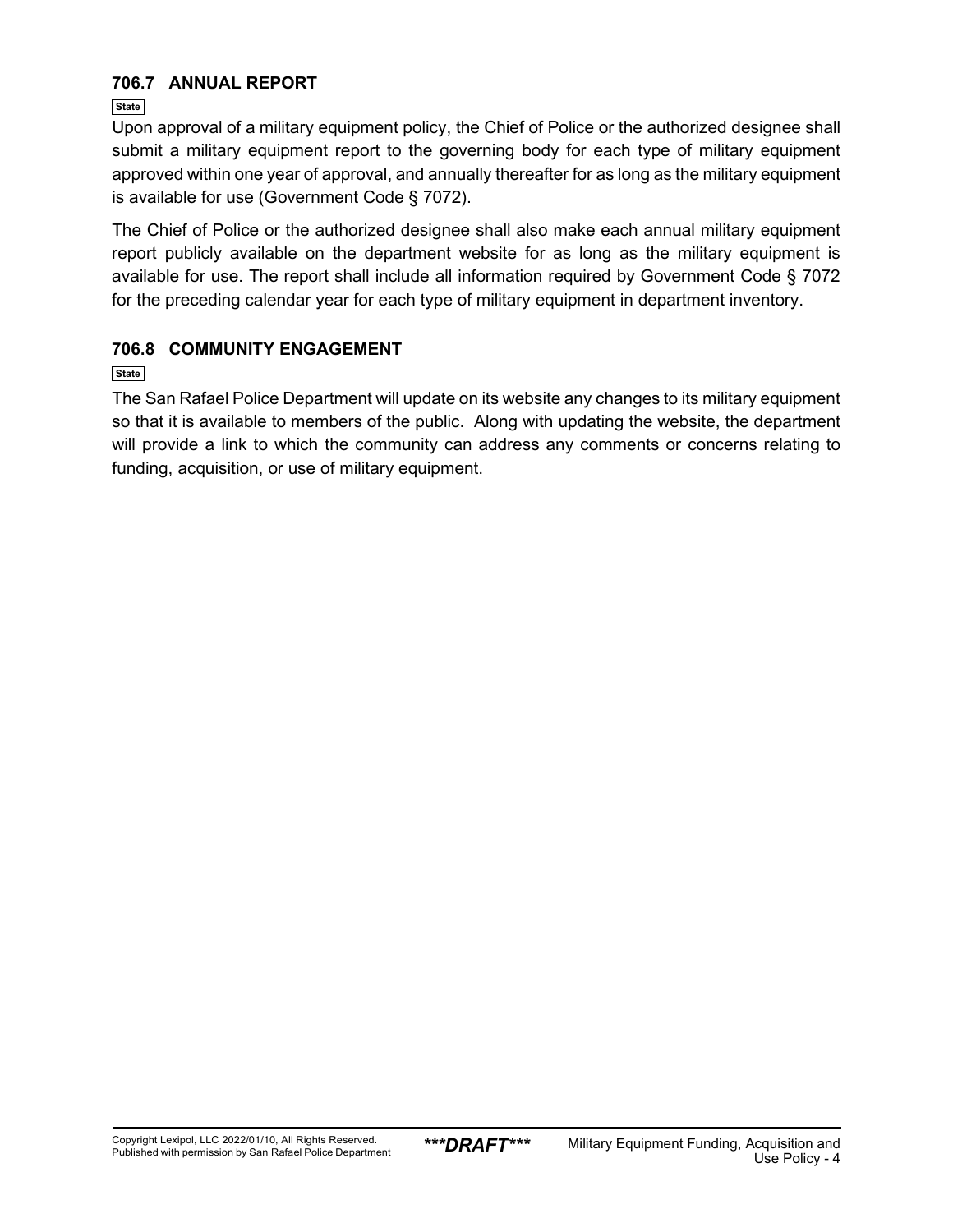| Type                                                                                      | <b>Description</b>                                                                                                                                                                   | Quantity       | Capabilities                                                                                                      | <b>Expected</b><br>lifespan | <b>Manufacturer's description</b>                                                                                                                                                                                                                         | Purpose and authorized uses                                                                                                                                             | <b>Fiscal</b> impact                                                                                             | <b>Legal and procedural</b><br>rules                                     | Required<br>training                                                                                    | Compliance<br>mechanisms                                                                                                                                                         |
|-------------------------------------------------------------------------------------------|--------------------------------------------------------------------------------------------------------------------------------------------------------------------------------------|----------------|-------------------------------------------------------------------------------------------------------------------|-----------------------------|-----------------------------------------------------------------------------------------------------------------------------------------------------------------------------------------------------------------------------------------------------------|-------------------------------------------------------------------------------------------------------------------------------------------------------------------------|------------------------------------------------------------------------------------------------------------------|--------------------------------------------------------------------------|---------------------------------------------------------------------------------------------------------|----------------------------------------------------------------------------------------------------------------------------------------------------------------------------------|
|                                                                                           |                                                                                                                                                                                      |                |                                                                                                                   |                             |                                                                                                                                                                                                                                                           |                                                                                                                                                                         |                                                                                                                  |                                                                          |                                                                                                         |                                                                                                                                                                                  |
| <b>Category 1</b>                                                                         |                                                                                                                                                                                      |                |                                                                                                                   |                             |                                                                                                                                                                                                                                                           |                                                                                                                                                                         |                                                                                                                  |                                                                          |                                                                                                         |                                                                                                                                                                                  |
| <b>Tactical Robot</b>                                                                     | ROBOTEX remote controlled tactical robot, track<br>driven, attachable arm and trailers                                                                                               |                | Remote<br>intelligence<br>gathering device                                                                        | 10 years                    | The AVATAR® enhances the capabilities of SWAT and tactical response teams<br>by allowing them to quickly and safely inspect dangerous situations, there is no<br>longer a need to send personnel in before you've had a chance to assess the<br>situation | Emergency incidents above<br>normal patrol operations.                                                                                                                  | \$27,627.68<br>initial cost in<br>2010. \$500<br>average yearly<br>maintenance<br>costs                          | Refer to SRPD policy<br>300.                                             | Agency authorized<br>orientation course                                                                 | Operational use under<br>he review of the SWAT<br>Commander or<br>appropriate team<br>supervisor.                                                                                |
| <b>Tactical Robot</b>                                                                     | Northern Lights Tactical remote controlled,<br>armored tactical robot                                                                                                                | $\mathbf{1}$   | Larger and<br>heavier robot<br>capable of<br>delivering items<br>in high risk<br>situations and<br>range training | 10 years                    | Northern Lights Tactical TRACS robot target system. Features 10-inch foam-<br>filled tires and has a top speed of 7 miles per hour.                                                                                                                       | Range training for moving<br>targets. And exceptional high<br>risk situations.                                                                                          | \$10,025 initia<br>cost in 2008.<br>\$100 average<br>yearly<br>maintenance<br>costs                              | Refer to SRPD policy 300<br>and range procedures                         | None                                                                                                    | Operational use under<br>the review of the SWA1<br>Commander or<br>appropriate team<br>supervisor.                                                                               |
| Unmanned Aerial Vehicles (Shared with<br>Novato PD)                                       | Small unmanned aerial system                                                                                                                                                         | $\overline{4}$ | 28 minute flight<br>ime per battery<br>maximum<br>transmission<br>distance 3-10<br>km based on<br>surroundings    | 3 years                     | Grey DJI unmanned aerial system, <249 g weight, four rotor remotely operated<br>airframe with video and photo capability                                                                                                                                  | All-hazard and incidents which<br>would benefit from an aerial<br>perspective.                                                                                          | \$2,000 initial<br>cost; \$500<br>annual<br>maintenance                                                          | Refer to Novato PD<br>policies 613.                                      | Agency-authored<br>orientation course<br>Monthly<br>individual<br>training; Quarterly<br>team training. | Requires Watch<br>Commander<br>authorization                                                                                                                                     |
|                                                                                           |                                                                                                                                                                                      |                |                                                                                                                   |                             |                                                                                                                                                                                                                                                           |                                                                                                                                                                         |                                                                                                                  |                                                                          |                                                                                                         |                                                                                                                                                                                  |
| Category 2<br>Armored Rescue Vehicle: Ford Transit-<br>Van 350 HD (Shared with Novato PD) | Armored, wheeled vehicle. White, reflective San<br>Rafael / Novato PD markings and red/blue lights.<br>Equipped with a siren. Can hold a driver,<br>equipment, and seven passengers. | $\mathbf{1}$   | Range 100 mi<br>Armor rated to<br>.50 cal.                                                                        | 10 years                    | Four-wheeled, five-speed automatic transmission, gas engine-powered personnel<br>carrier with ballistic glass and armor rated to .50 cal.                                                                                                                 | To provide for the safe<br>transport, security, and rescu-<br>of agency personnel and<br>citizens in high-risk incidents                                                | Shared<br>resource with<br>Novato PD,<br>\$150,272.50<br>initial cost,<br>$$1000$ annual<br>maintenance<br>costs | Refer to policies 702,<br>703.                                           | Agency-authored<br>prientation course                                                                   | Operational use under<br>he review of the SWAT<br>Commander or<br>appropriate team<br>supervisor.                                                                                |
|                                                                                           |                                                                                                                                                                                      |                |                                                                                                                   |                             |                                                                                                                                                                                                                                                           |                                                                                                                                                                         |                                                                                                                  |                                                                          |                                                                                                         |                                                                                                                                                                                  |
| Category 5<br>Command Trailer: 2006 Sundowner                                             | 30 foot wheeled trailer, bathroom, towable, white,<br>reflective San Rafael Mobile Command markings                                                                                  |                | equipment<br>movement,<br>command and<br>control mobile<br>location                                               | 10 years                    | Towable, wheeled-trailer                                                                                                                                                                                                                                  | Equipment movement / mobile<br>dispatch, command meeting<br>location at emergency<br>incidents.                                                                         | Purchased in<br>2006.<br>\$18,727.<br>\$500 annually<br>maintenance<br>cost                                      | Refer to policies 702, 703 license required to                           | Class A drivers<br>tow                                                                                  | None                                                                                                                                                                             |
| Category 7                                                                                |                                                                                                                                                                                      |                |                                                                                                                   |                             |                                                                                                                                                                                                                                                           |                                                                                                                                                                         |                                                                                                                  |                                                                          |                                                                                                         |                                                                                                                                                                                  |
| Breaching Projectiles: Remington TB-<br>12BK                                              | 12 Gauge breaching rounds                                                                                                                                                            | 100            | Operational<br>range 0-1 foot                                                                                     | 5 years                     | Ballistic breaching round used to defeat a variety of structures to include exterio<br>and interior doors.                                                                                                                                                | To breach entrances beyond<br>the capabilities of hand held.<br>impact methods.                                                                                         | \$150 initial<br>purchase for<br>duty<br>projectiles,<br>less than \$50<br>per year for or<br>going cost         | Refer to policies 300,<br>303, 303.9, 303.9.1,<br>303.9.2, 303.9.3.      | Agency-authored<br>rientation course<br>annual refresher.                                               | Operational use under<br>he review of the SWA1<br>Commander or<br>appropriate team<br>supervisor.                                                                                |
| Category 10                                                                               |                                                                                                                                                                                      |                |                                                                                                                   |                             |                                                                                                                                                                                                                                                           |                                                                                                                                                                         |                                                                                                                  |                                                                          |                                                                                                         |                                                                                                                                                                                  |
| Patrol Rifle (COLT, Olympic Arms &<br>Knights Armament)                                   | .223 caliber AR-15 rifle, semi automatic [Standard<br>Issue Firearm - Patrol Application]                                                                                            | 84             | Single round                                                                                                      | 10 years                    | M4/AR15 semi-automatic rifle, gas operated, 16.1 inch barrel                                                                                                                                                                                              | Officers may use deadly force<br>to protect themselves or other<br>from what they reasonably<br>believe is an imminent threat<br>of death or serious bodily<br>injury.  | \$884 each for<br>initial<br>purchase<br>5,00 ongoing<br>or maintained<br>costs.                                 | Refer to SRPD policies<br>300, 303, 303.9, 303.9.1<br>303.9.2, 303.9.3.  | Agency-authored<br>prientation course<br>annual refresher.                                              | Use is subject to the<br>applicable policies<br>(300.5, 300.5.1, 301,<br>$303.11$ .                                                                                              |
| Rifle: COLT (SWAT Operator)                                                               | .223 caliber M-4 semi-automatic rifle, short barrel                                                                                                                                  | 15             | Single or<br>multiple round<br>option                                                                             | 10 years                    | M-4 semi-automatic rifle, 11.4 inch barrel                                                                                                                                                                                                                | Officers may use deadly force<br>to protect themselves or others<br>from what they reasonably<br>believe is an imminent threat<br>of death or serious bodily<br>injury. | \$1,200 each<br>\$500 yearly<br>maintenance<br>costs.                                                            | Refer to SRPD policies<br>300, 303, 303.9, 303.9.1.<br>303.9.2, 303.9.3. | Agency-authored<br>prientation course<br>annual refresher.                                              | Operational use under<br>he review of the SWAT<br>Commander or<br>appropriate team<br>supervisor. Use is<br>ubject to the applicable<br>policies (300.5, 300.5.1)<br>301, 303.11 |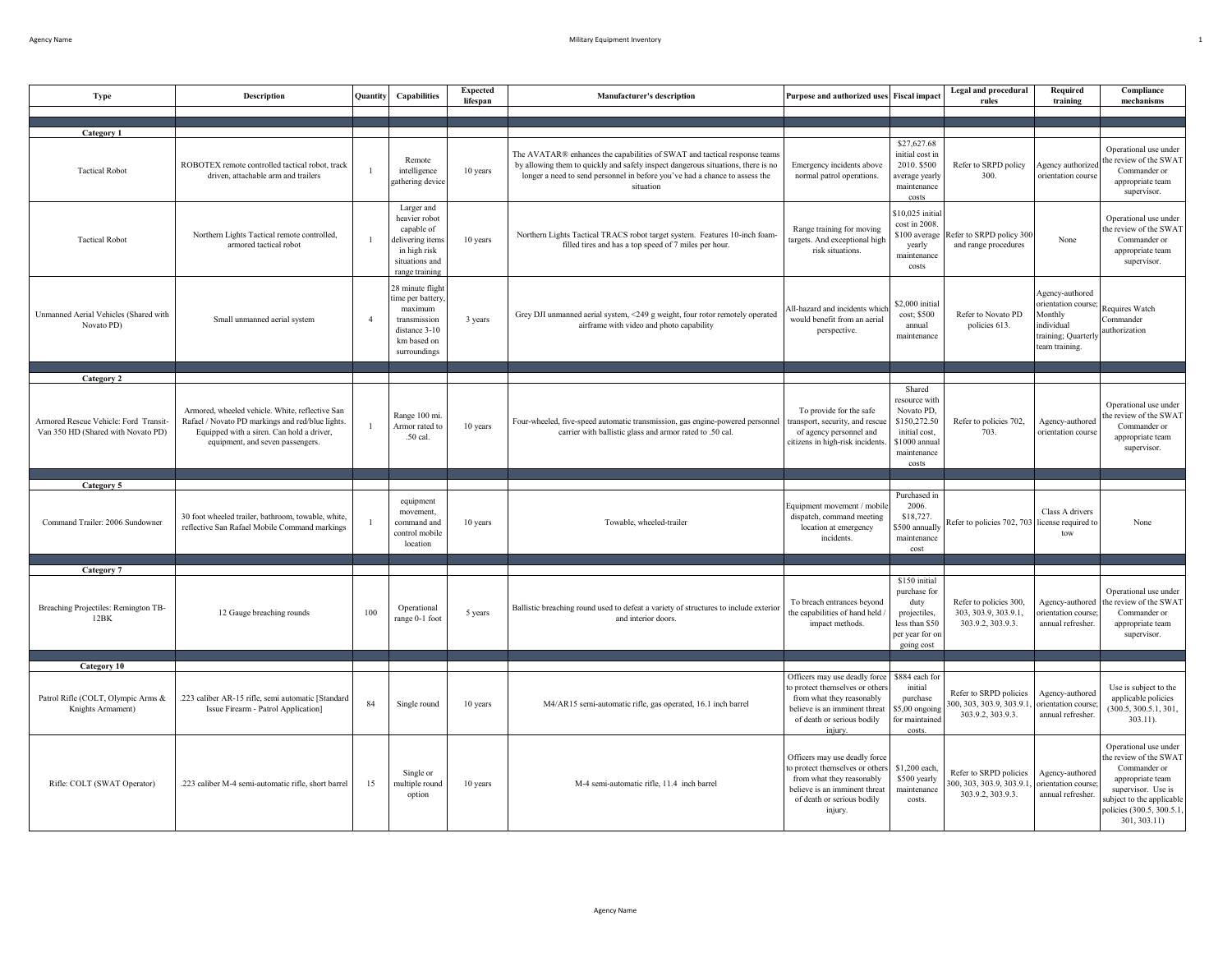| Rifle: Knights Armament SR-25                                                | .308 Caliber semi-automatic rifle with suppressor                                                             | $\overline{4}$ | Single round<br>only                      | 10 years | Precision .308 caliber, gas-operated rifle                                                                                                                                                                                     | Precision Rifle team use.<br>Officers may use deadly force<br>to protect themselves or other<br>from what they reasonably<br>believe is an imminent threat<br>of death or serious bodily<br>iniury | \$4,460 each<br>initial cost,<br>\$500 yearly<br>maintenance                      | Refer to SRPD policies<br>00, 303, 303.9, 303.9.1<br>303.9.2, 303.9.3                              | Agency-authored<br>orientation course.<br>monthly refresher.                                                          | Operational use under<br>the review of the SWAT<br>Commander or<br>appropriate team<br>supervisor.                                                                                 |
|------------------------------------------------------------------------------|---------------------------------------------------------------------------------------------------------------|----------------|-------------------------------------------|----------|--------------------------------------------------------------------------------------------------------------------------------------------------------------------------------------------------------------------------------|----------------------------------------------------------------------------------------------------------------------------------------------------------------------------------------------------|-----------------------------------------------------------------------------------|----------------------------------------------------------------------------------------------------|-----------------------------------------------------------------------------------------------------------------------|------------------------------------------------------------------------------------------------------------------------------------------------------------------------------------|
| .223 caliber rounds                                                          | .223 caliber rounds (Patrol Rifle Rounds)                                                                     | \$10,000+      | operational<br>range 0-1000<br>yards      | N/A      | .223 caliber rounds                                                                                                                                                                                                            | Officers may use deadly force<br>to protect themselves or others<br>from what they reasonably<br>believe is an imminent threat<br>of death or serious bodily<br>injury.                            | \$358 per 1000<br>rounds,<br>10,000 a year<br>for ongoing<br>replacement<br>costs | Refer to SRPD policies<br>300, 303, 303.9, 303.9.1<br>303.9.2, 303.9.3, 306.                       | Initial orientation<br>course including<br>qualification;<br>annual<br>recertification<br>including<br>qualification. | Use is subject to the<br>applicable policies<br>(300.5, 300.5.1, 301)<br>$303.11$ ).                                                                                               |
| .308 caliber rounds                                                          | .308 caliber rounds (Precision Rifle Rounds)                                                                  | $500+$         | Operational<br>range 0-1000<br>yards      | N/A      | .308 caliber rounds                                                                                                                                                                                                            | Officers may use deadly force<br>to protect themselves or others<br>from what they reasonably<br>believe is an imminent threat<br>of death or serious bodily<br>injury.                            | \$450 per 500<br>rounds, \$450<br>a year for<br>replacement<br>rounds             | Refer to SRPD policies<br>300, 303, 303.9, 303.9.1<br>303.9.2, 303.9.3, 306.                       | Initial orientation<br>course including<br>qualification;<br>annual<br>recertification<br>including<br>qualification  | Use is subject to the<br>applicable policies<br>(300.5, 300.5.1, 301)<br>$303.11$ ).                                                                                               |
| Category 12                                                                  |                                                                                                               |                |                                           |          |                                                                                                                                                                                                                                |                                                                                                                                                                                                    |                                                                                   |                                                                                                    |                                                                                                                       |                                                                                                                                                                                    |
| Diversionary Device - Def-Tec                                                | Diversionary Device with reloads                                                                              | 45             | Approx. 162db<br>at 5 feet                | 5 years  | A reloadable unit that can be used up to 30 times.                                                                                                                                                                             | Distraction / diversionary<br>device to be used in high risk<br>situations in accordance to<br>policy.                                                                                             | \$35 each, no<br>ongoing costs.                                                   | Refer to SRPD policy<br>300.                                                                       | Agency-authored<br>prientation course;<br>annual refresher.                                                           | Operational use under<br>the review of the SWAT<br>Commander or<br>appropriate team<br>supervisor.                                                                                 |
| Diversionary Device - ALS-TRMR                                               | Reloadable Diversionary Device (Housing unit<br>only)                                                         | 10             | Approx. 172db<br>and 1.2 PSI at 5<br>feet | 5 years  | The reloadable diversionary device can be reloaded up to 250 times. The body<br>incorporates a safety button. Upon deployment the device's kinetic energy cause<br>the top to move the firing pin into the primer to function. | Distraction / diversionary<br>device to be used in high risk<br>situations in accordance to<br>policy.                                                                                             | \$250 each,<br>replacements<br>cost when<br>needed.                               | Refer to SRPD policy<br>300.                                                                       | Agency-authored<br>prientation course<br>annual refresher.                                                            | Operational use under<br>the review of the SWAT<br>Commander or<br>appropriate team<br>supervisor.                                                                                 |
| Reloadable Distraction Rounds                                                | Reloads for the ALS-TRMR distraction device, 12<br>Gauge muzzle bang                                          | 50             | N/A                                       | 5 years  | 12 ga muzzle bang that produces 175dB at 5 feet                                                                                                                                                                                | Distraction / diversionary<br>device to be used in high risl<br>situations in accordance to<br>policy.                                                                                             | \$7.50 per box<br>of 5. \$100 a<br>year ongoing<br>costs for<br>replacements      | Refer to policies 300,<br>303,303.9, 303.9.1,<br>303.9.2, 303.9.3.                                 | Initial orientation<br>course including<br>qualification;<br>annual<br>recertification<br>including<br>qualification. | Operational use under<br>he review of the SWAT<br>Commander or<br>appropriate team<br>supervisor.                                                                                  |
| Tear Gas: Chemical CS / Chemical OC                                          | Combination CS and OC irritants (Can be "thrown'<br>or discharged via department approved delivery<br>system) | 41             | Capable of<br>deployed up to<br>450 feet  | 5 years  | When utilized, the submunition will discharge the agent for approximately 20-30<br>seconds, on average, providing a wide area of coverage.                                                                                     | Agency approved less letha<br>and chemical rounds to be<br>used in accordance to policy i<br>high risk and volatile<br>situations.                                                                 | \$944.20 initial<br>purchase and<br>average<br>\$500/year<br>maintenance<br>costs | Refer to SRPD policies<br>300, 303, 303.6, 303.9,<br>303.9.1, 303.9.2, 303.9.3.<br>306.            | Initial Orientation<br>course including<br>qualification;<br>annual ongoing<br>training                               | Operational use under<br>the review of the Watch<br>Commander or<br>appropriate team<br>supervisor.                                                                                |
| Custom Air-Powered Less Lethal Delivery<br>System (pepper ball) - Tippman 98 | Semi-automatic, single shot, compressed air<br>powered delivery system (paint ball gun)                       | $\overline{4}$ | Effective range<br>150 Ft                 | 10 years | .68 caliber, semi-automatic, 3000 PSI HPA (paint ball gun that is meant to<br>discharge chemical irritant projectiles)                                                                                                         | Agency approved less lethal<br>and chemical rounds to be<br>used in accordance to policy i<br>high risk situations                                                                                 | \$600 Initial<br>cost, \$150<br>every two<br>years for mor<br>projectiles.        | Refer to SRPD policies<br>300, 303, 303.9, 303.9.1<br>303.9.2, 303.9.3.                            | Agency-authored<br>prientation course.<br>annual refresher.                                                           | Operational use under<br>the review of the SWAT<br>Commander or<br>appropriate team<br>supervisor. Use is<br>subject to the applicable<br>policies (300.5, 300.5.1<br>301, 303.11) |
|                                                                              |                                                                                                               |                |                                           |          |                                                                                                                                                                                                                                |                                                                                                                                                                                                    |                                                                                   |                                                                                                    |                                                                                                                       |                                                                                                                                                                                    |
| Category 14<br>Less than Lethal Impact Device (Multi-<br>Use) - ALSTAC -40mm | Double action multi-shot 40 mm less than lethal<br>weapon                                                     |                | Up to 40 yards                            | 10 years | A double-action, multi-shot, 40mm delivery system. Designed to discharge<br>40mm less-than-lethal ammunition                                                                                                                   | Agency approved less lethal<br>and chemical rounds to be<br>used in accordance to policy in<br>high risk situations.                                                                               | \$3200 initial<br>purchase, no<br>anticipated<br>ongoing costs                    | Refer to SRPD policies<br>300, 303, 303.9, 303.9.<br>303.9.2, 303.9.3. Refer<br>to SWAT procedures | Agency-authored<br>prientation course<br>annual refresher.                                                            | Operational use under<br>the review of the SWAT<br>Commander or<br>appropriate team<br>supervisor. Use is<br>ubject to the applicable<br>policies (300.5, 300.5.1<br>301, 303.11   |